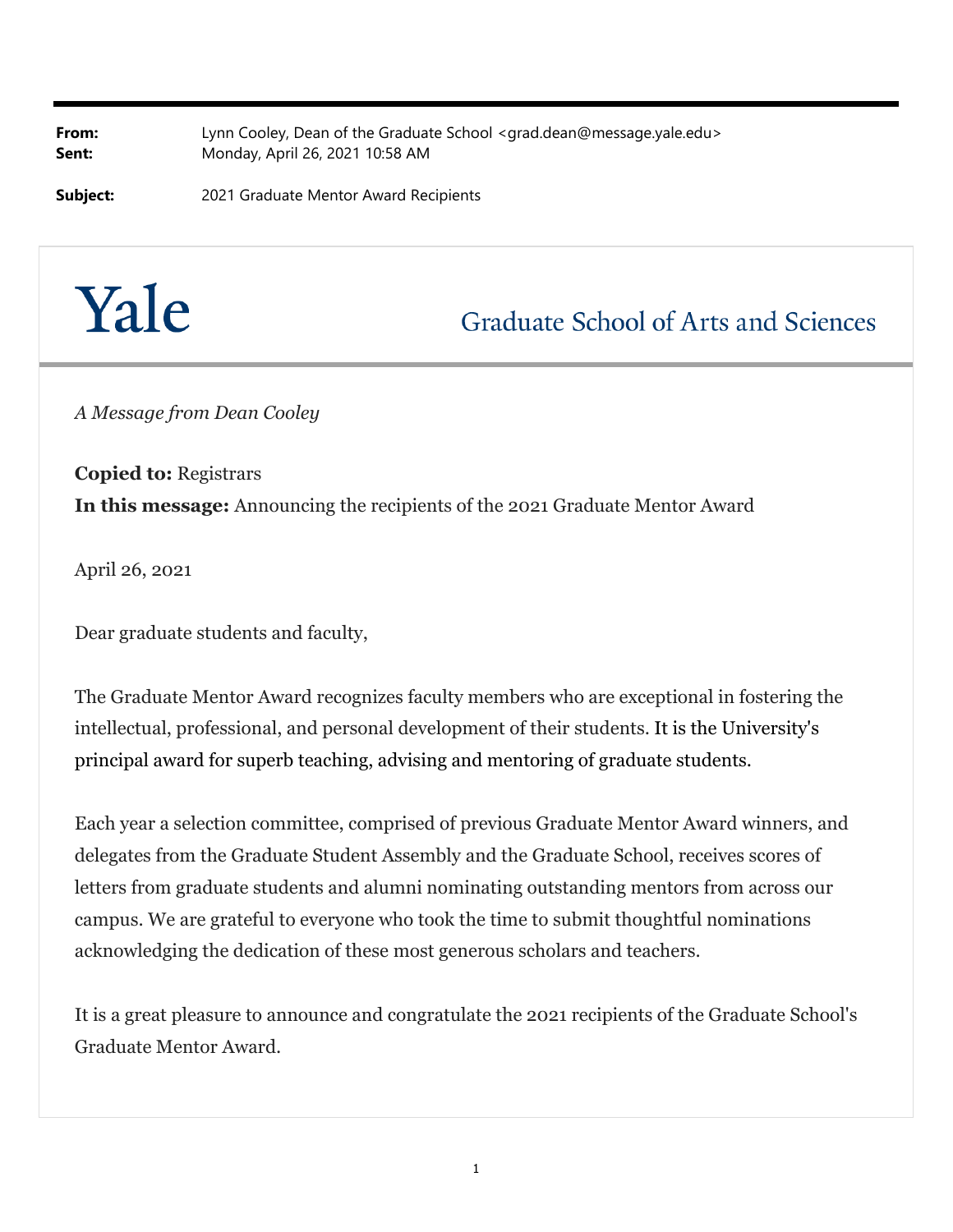Humanities: JENNIFER RAAB *Associate Professor in the History of Art*

Natural Sciences: GARY BRUDVIG *Benjamin Silliman Professor of Chemistry*

Social Sciences: KELLY SHUE *Professor of Finance*

We usually celebrate these awards during our May GSAS Convocation Ceremony. As we had to cancel Convocation this year, we will recognize these faculty during this year's Commencement ceremony on Old Campus. I invite you to join the ceremony virtually on Sunday, May 23 at 10:00 a.m., to celebrate graduate mentors. Details to follow.

Please join me in congratulating this year's winners – true exemplars of the mentor-student relationship that is a pillar of graduate education.

With best wishes, Lynn Cooley

Dean, Graduate School of Arts and Sciences C.N.H. Long Professor of Genetics Professor of Cell Biology and of Molecular, Cellular & Developmental Biology

Copyright © 2021 Yale University • All rights reserved Graduate School of Arts and Sciences